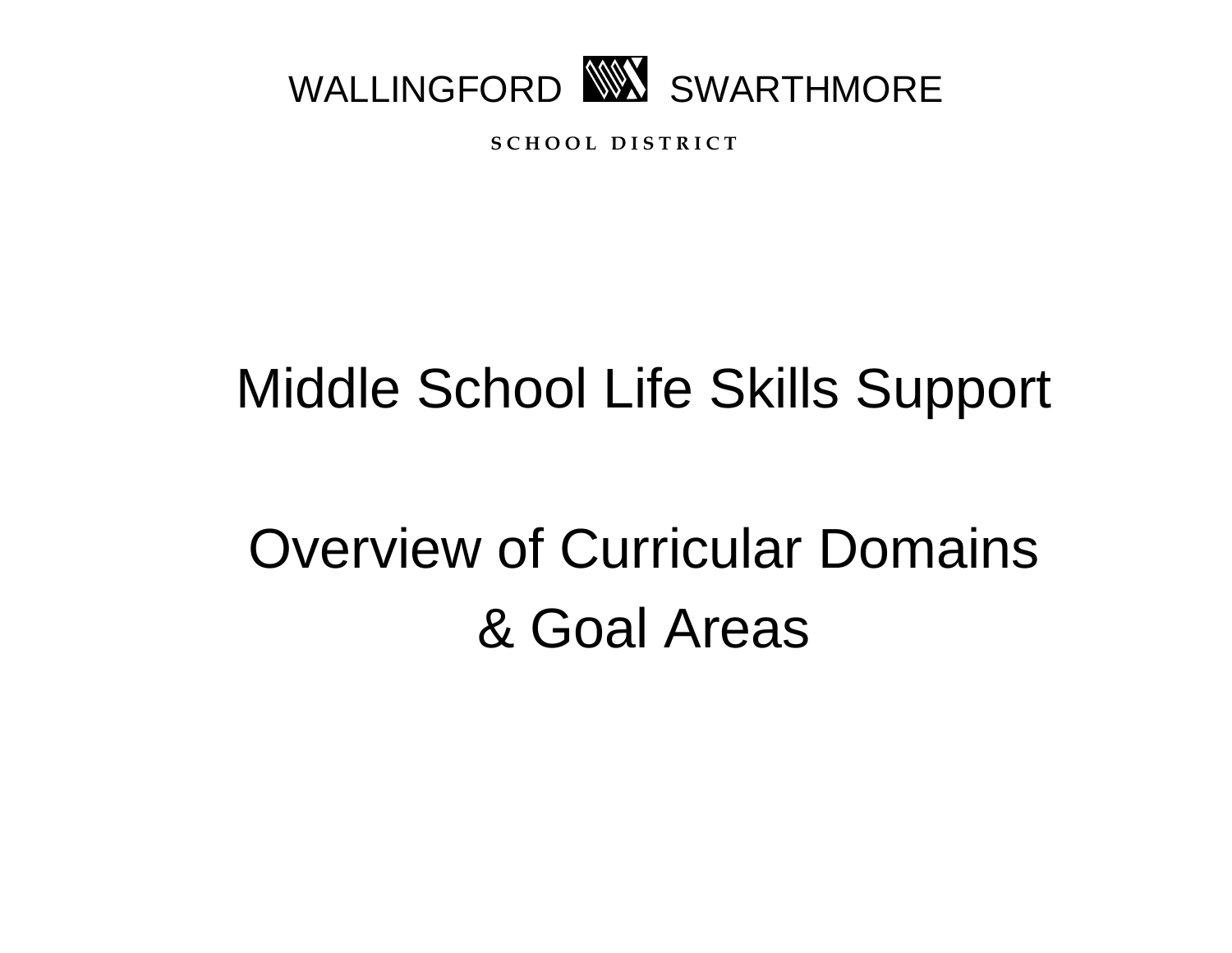### **CURRICULAR DOMAINS AND GOAL AREAS – Ages 11-14**

### **Functional Academics**

- Functional Math
	- o Number Sense
	- o Mathematical Operations
	- o Money Skills
	- o Understanding Time
	- o Using Measurement
	- o Real Life Application
- Functional Reading
	- o Decoding
	- o Sight Vocabulary
	- o Fluency
	- o Comprehension Skills
	- o Functional Vocabulary
- Functional Writing
	- o Personal Information
	- o Increasing Written Expression

### **Functional Technology Skills**

- Managing Assistive Technology
- Basic Internet Skills
- Using Computer Software (e.g.: Microsoft Office, etc.)
- Using Everyday Technology (e.g.: calculators, I-Pad, etc.)

### **School Skills and Attitudes**

- Making Good Choices
- Managing Emotions
- Showing Respect for Self and Others
- Personal Organization
- Independent Task Completion
- Willingness to Try New Things
- Following Written/Picture Directions
- Following Verbal Directions
- Being Prompt and Prepared
- Having a Positive Attitude
- Accepting Responsibility for Actions
- Managing Belongings and Personal Space

### **Social Skills**

- Interacting in a Group Setting
- Listening Skills
- Conversation Skills
- Manners
- Making Requests
- Responding to Requests
- Understanding Emotions/Feelings
- Expressing Emotions/Feelings Appropriately
- Self-Advocacy
- Compromising
- Developing Positive Relationships

### **Habits of Wellness**

- Personal Grooming and Hygiene
- Nutritional Habits
- Participating in Leisure Activities
- Managing Stress
- Practicing Safety
- Dressing Appropriately
- Independent Living Skills